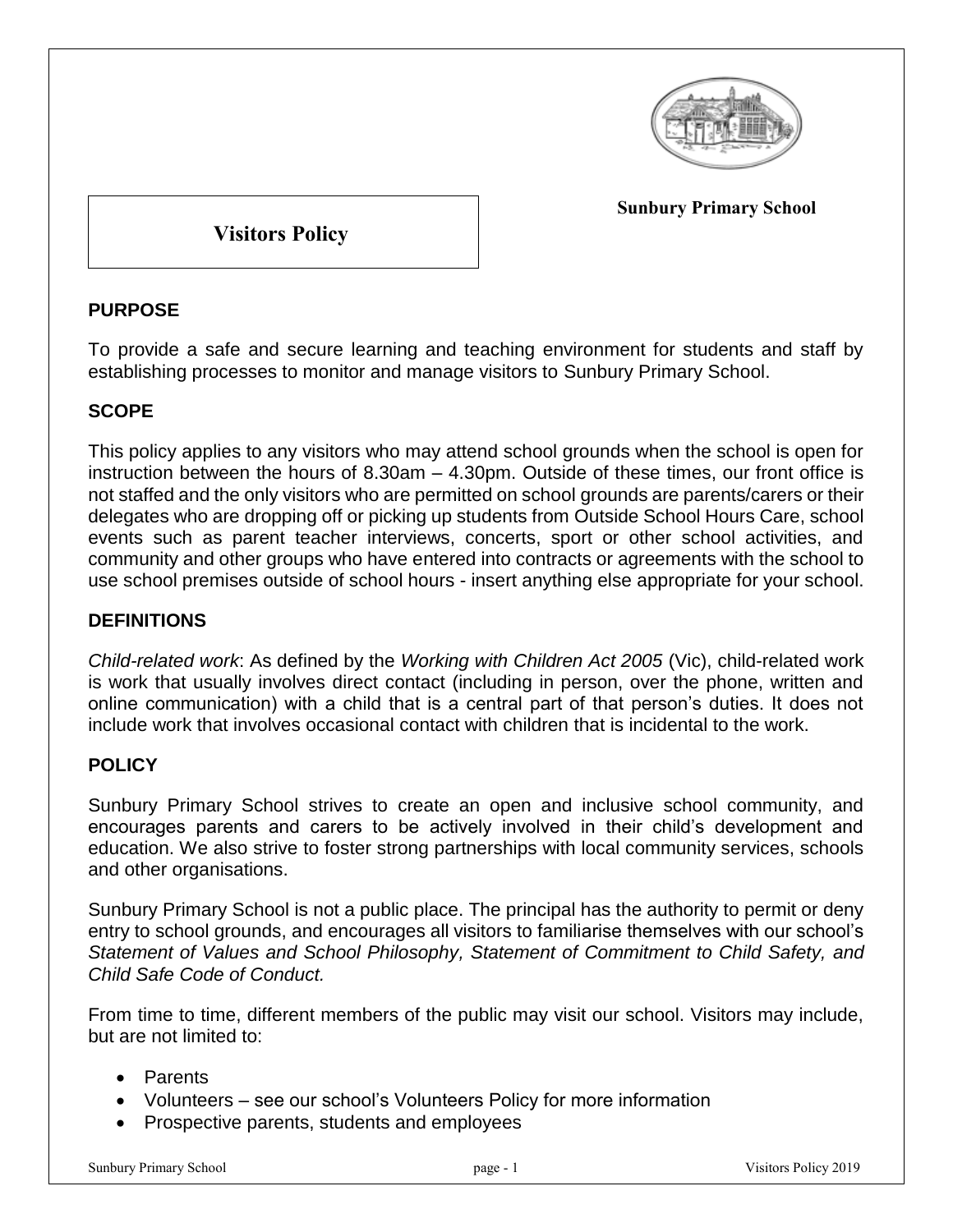- Invited speakers, sessional instructors and others addressing learning and development
- Public officials (eg Members of Parliament, local councillors)
- Persons conducting business eg: uniform suppliers, booksellers, official school photographers, commercial salespeople
- Tradespeople
- Children's services agencies
- Department of Health and Human Services workers
- Victoria Police
- Persons authorised to enter school premises (eg Worksafe inspectors, health officers etc)
- Other Department of Education and Training staff (including allied health staff) or contractors
- NDIS therapists or other allied health or health practitioners

# **Sign in procedure**

All visitors to Sunbury Primary School are required to report to the school office on arrival (see exceptions below in relation to parents/carers). Visitors must:

- Record their name, signature, date and time of visit and purpose of visit in [include details, i.e. visitors book, computer system, etc]
- Provide proof of identification to office staff upon request
- Produce their valid Working with Children Check where required by this policy (see below)
- Wear a visitor's lanyard at all times
- Follow instruction from school staff and abide by all relevant policies relating to appropriate conduct on school grounds including *Statement of Values and School Philosophy, Statement of Commitment to Child Safety, and Child Safe Code of Conduct.*
- Return to the office upon departure, sign out and return visitor's lanyard

Sunbury Primary School will ensure that our school's Child Safety Code of Conduct is available and visible to visitors when they sign in.

## **Requirements for visitors to produce a valid Working with Children Check card**

For Working with Children Check (WWC Check) and other suitability check requirements relating to parents/carers and other volunteers working with students please see our Volunteers Policy.

All visitors who are engaged in **child-related work** (see definition above) must have a valid WWC Check.

In some circumstances, visitors to Sunbury Primary School who are **not** engaged in childrelated work will also be required to produce a valid WWC Check depending on the particular circumstances of their visit. For example, Sunbury Primary School will require a valid WWC Check for:

 **visitors who will be working regularly with children** during the time they are visiting, even though direct contact with children is not a central part of their normal duties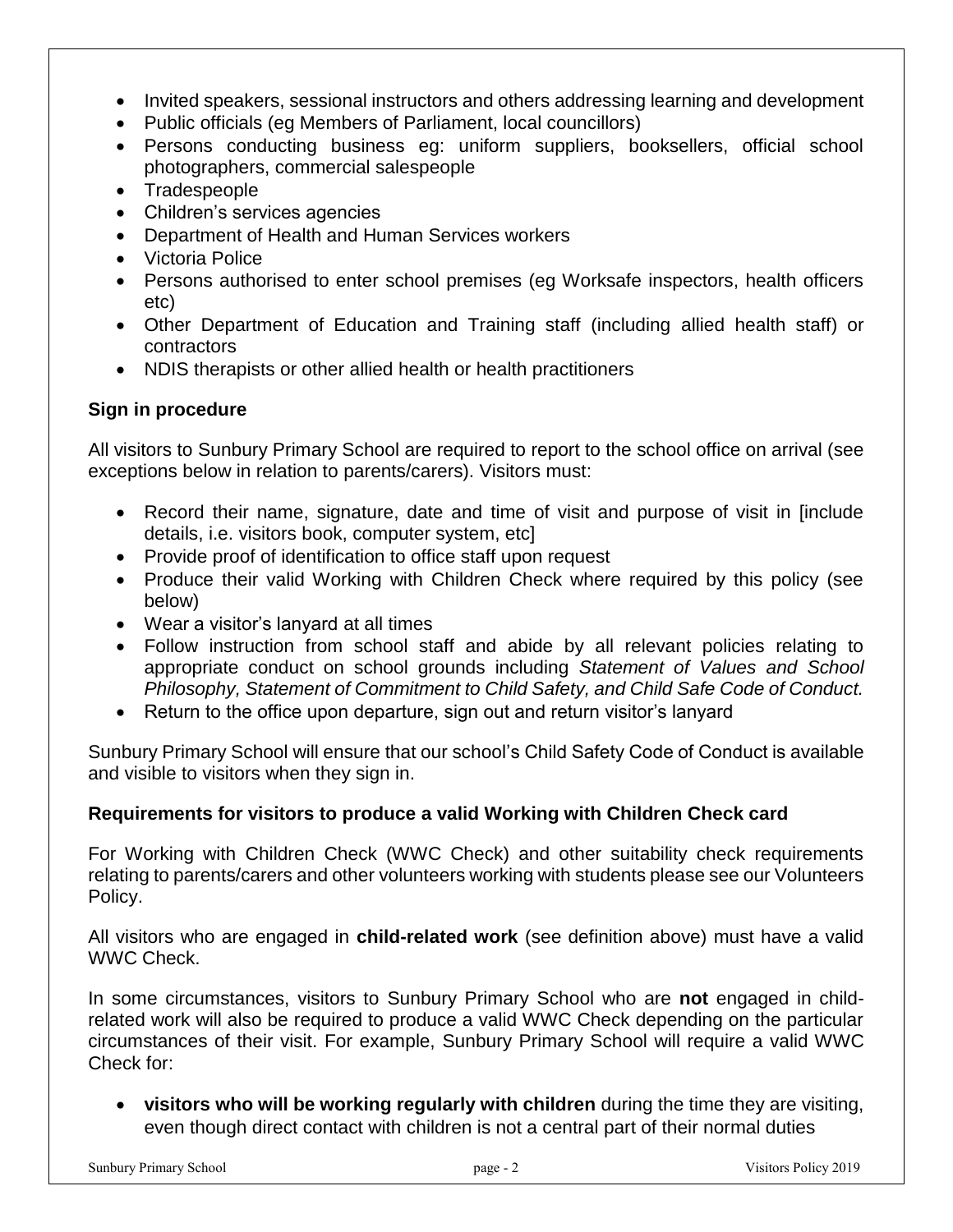**visitors (e.g. contractors)**, who will regularly be performing work at the school and in circumstances where they will be performing their work in an area where they will be unsupervised and around children.

Further background checks, including references, may also be requested at the discretion of the principal.

Visitors who will be working in areas away from students (e.g. a visiting auditor who will be located in the front office with administration staff) or who will be supervised and accompanied by a staff member during their visit (e.g. a Member of Parliament, a journalist, a prospective parent on a school tour) will not be required to have a WWC Check.

Sworn Victoria Police officers or sworn Australian Federal Police officers are exempt from requiring a WWC Check, but may be asked to verify that they are sworn officers by providing proof of identification.

#### **Invited speakers and presenters**

On occasion, Sunbury Primary School may invite external speakers or providers to deliver incursions, presentations, workshops and special programs for our students. Consistent with Department of Education and Training requirements, Sunbury Primary School will:

- ensure that the content of presentations and programs by external providers contributes to the educational development of our students and is consistent with curriculum objectives
- ensure that any proposed visit, programs or content delivered by visitors complies with the requirement that education in Victorian government schools is secular and is consistent with the values of public education, Department policies and the *Education and Training Reform Act 2006* (Vic). In particular, programs delivered by visitors are to be delivered in a manner that supports and promotes the principles and practice of Australian democracy including a commitment to:
	- o elected government
	- $\circ$  the rule of law
	- $\circ$  equal rights for all before the law
	- o freedom of religion
	- o speech and association
	- o the values of openness and tolerance
- respect the range of views held by students and their families.

### **Parent visitors**

We understand that there may occasionally be a reason why a parent or carer may want to speak to or see their child at school, during school hours.

If there is a particular pressing or unavoidable issue that cannot wait until the end of the school day, we ask that parents or carers call the school office to make the request to speak to or see their child during school hours.

We also ask that parents avoid arranging to visit their children at school wherever possible, as this can cause inappropriate disruptions to the school day.